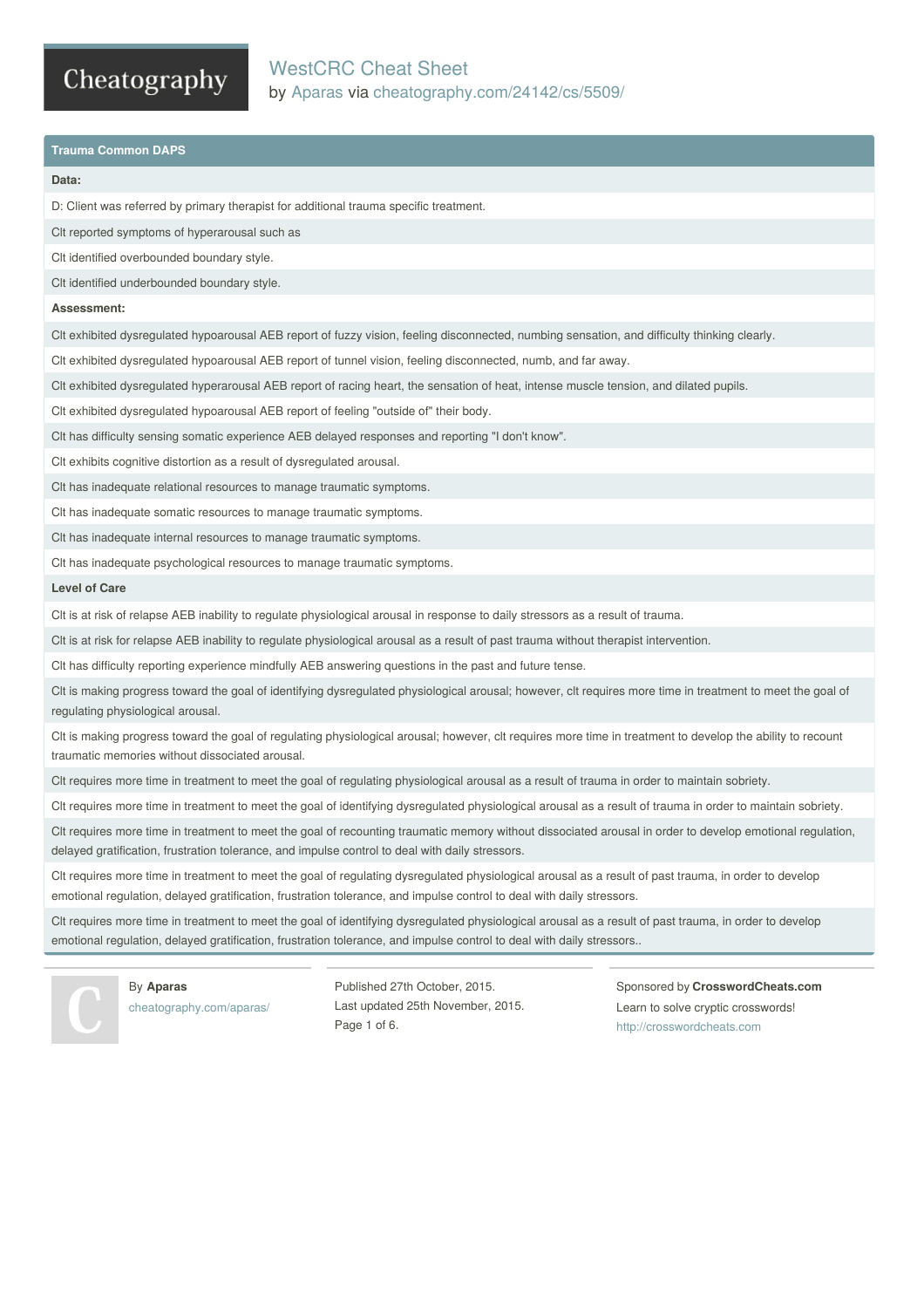## WestCRC Cheat Sheet by [Aparas](http://www.cheatography.com/aparas/) via [cheatography.com/24142/cs/5509/](http://www.cheatography.com/aparas/cheat-sheets/westcrc)

### **Trauma Common DAPS (cont)**

#### **Plan:**

Therapist will assist client in developing 5 somatic and 5 relational resources for regulating physiological arousal.

This therapist will provide individual trauma therapy 1x/week and group therapy on Trauma Symptom Reduction and Stabilization 2x/week. Clt will continue to work with primary therapist toward other treatment goals.

This therapist will provide individual trauma therapy 2x/week and group therapy on Trauma Symptom Reduction and Stabilization 2x/week. Clt will continue to work with primary therapist toward other treatment goals.

**Groups:**

Data:

Group met to provide trauma psychoeducation.

Group met to develop resources for identifying and regulating physiological arousal as a result of past trauma.

Individual

Clt was engaged in group AEB leaning forward in chair, asking clarifying questions, and volunteering to do dyadic work with this therapist in front of the group.

Clt was engaged in group AEB engaging other members, asking clarifying questions, and sharing with the group that...

Plan:

Therapist will provide group therapy focused on Symptom Reduction and Stabilization 1x/week.

Therapist will provide group therapy on Trauma Symptom Reduction and Stabilization 2x/week.

Therapist will provide group therapy on Trauma Symptom Reduction and Stabilization 3x/week.

### **Common DAP Phrases**

Clt is making progress toward the goal of maintaining sobriety; however, clt requires more time in treatment to develop emotional regulation, delayed gratification, frustration tolerance, and impulse control to deal with daily stressors.

Clt requires more time in treatment in order to stabilize...

Clt is making progress toward goal of ; however, clt requires more time in treatment to meet treatment goal of .

Clt is motivated by .

Clt continues to struggle with.. AEB...

Clt is at risk for ... AEB...

Clt's recent relapse has led to (insert life threatening experiences/behaviors).

Clt is currently being medicated/being treated for .

Clt reports Post Acute Withdrawal Symptoms such as .

Clt reports struggling with activities of daily living such as .

Clt reports changes in sleep such as difficulty falling asleep, difficulty staying asleep, and nightmares.

Clt reports changes in appetite and loss of weight.

Clt reported (severe, moderate, mild) cravings.

Clt reported an increase in cravings since last session.

Clt was engaged in group AEB participating in group exercise, sharing experience with the group, and asking clarifying questions.



By **Aparas** [cheatography.com/aparas/](http://www.cheatography.com/aparas/)

Published 27th October, 2015. Last updated 25th November, 2015. Page 2 of 6.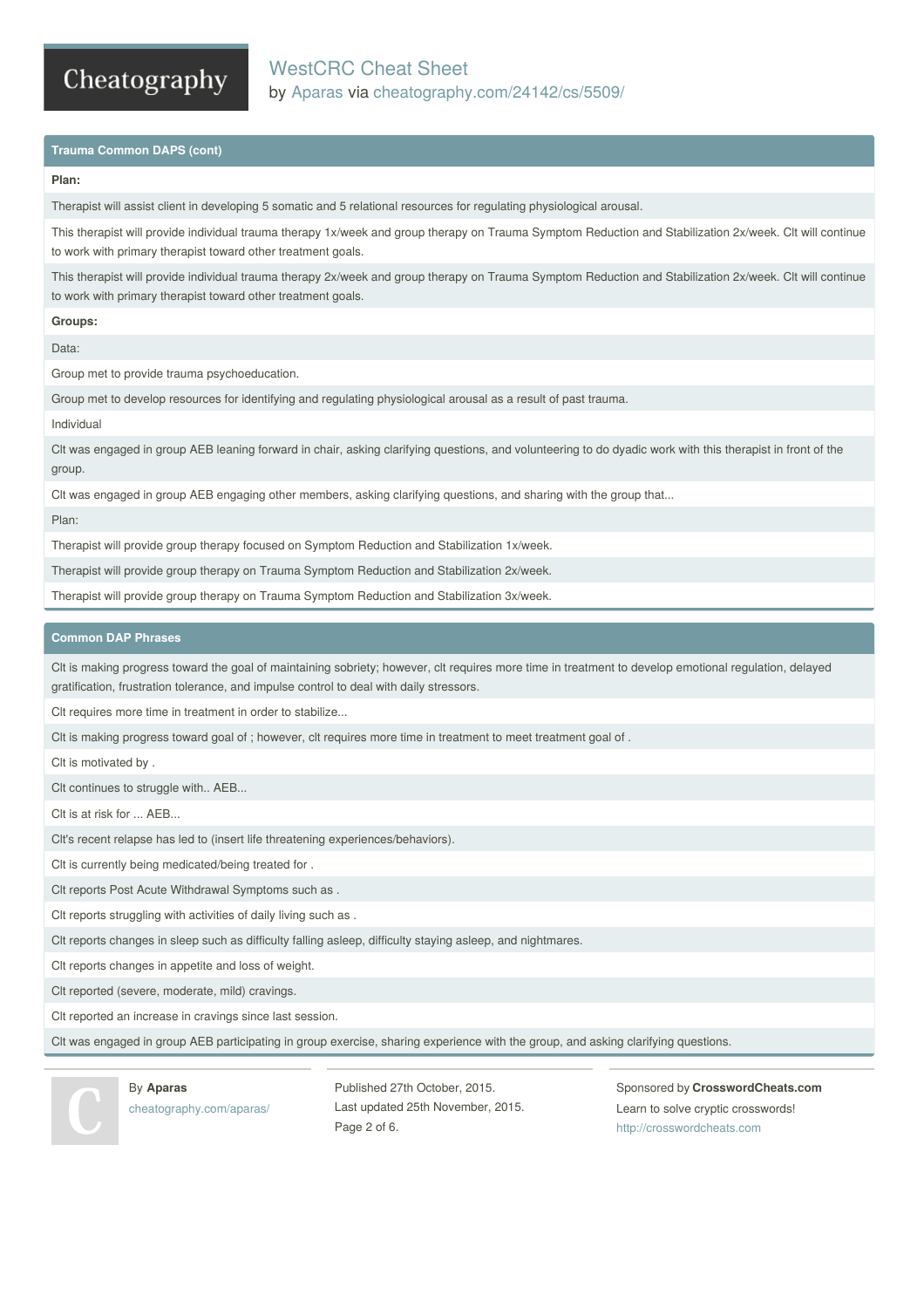## WestCRC Cheat Sheet by [Aparas](http://www.cheatography.com/aparas/) via [cheatography.com/24142/cs/5509/](http://www.cheatography.com/aparas/cheat-sheets/westcrc)

| <b>Justifying Level of Care</b>      |                                                                                                                                                                                                                                                                                                                                                                                   |  |
|--------------------------------------|-----------------------------------------------------------------------------------------------------------------------------------------------------------------------------------------------------------------------------------------------------------------------------------------------------------------------------------------------------------------------------------|--|
| Cravings                             | Frequency/severity                                                                                                                                                                                                                                                                                                                                                                |  |
| Sleep                                | Changes, difficulty staying asleep, difficulty falling asleep, nightmares,                                                                                                                                                                                                                                                                                                        |  |
| Appetite                             | Changes, weight loss/gain                                                                                                                                                                                                                                                                                                                                                         |  |
| Activities of<br>Daily<br>Living     | Bathing, dressing, grooming, oral care, toileting, transferring, walking, climbing stairs, eating, shopping, cooking, managing medications,<br>using the phone, housework, doing laundry, driving, managing finances                                                                                                                                                              |  |
| Post Acute<br>Withdrawal<br>Symptoms | Emotional outbursts or lack of emotion; Anxiety; Difficulty dealing with stress; Low energy; Having a hard time sleeping, strange dreams, and<br>changes in sleep patters; Memory problems/hard to learn new things; Trouble thinking clearly, making decisions, and solving problems;<br>Problems with balance and delayed reflexes; Feeling dizzy; Increased accident proneness |  |
| Mental<br><b>Status</b><br>Exam      | See below                                                                                                                                                                                                                                                                                                                                                                         |  |

# **Mental Status Exam** Speech Rapid/pressured (hyper verbal) OR soft and hesitant;slurred;tangential Judgement Poor to Moderate;depends on how long client has been in treatment Insight Impaired; minimizes; rationalization; intellectualizes; lacks insight Thoughts pre occupied;difficulty concentrating;disorganized;illogical;obsessive;flashbacks;intrusive thoughts Memory Recent memory impaired; remote memory impaired; easily distracted Mood Depressed and anxious; mood liability (mood swings); helpless; hopeless; impulsive; irritable; restless; agitated; apathetic Affect Congruent to mood; flat affect; blunted; tearful; constricted, blunted, Flat; Constricted; Inappropriate; Labile; Full range Sl/Hi/Psychosis Per patient report; if any suicidal thoughts (passive or with plan or intent) contract for safety Post-Acute Withdrawal stay away from things like "disorientation", "confusion" "vomitting" unless client is entering detox. Craving depends on how long in treatment; will be evaluated for anti-craving meds if cravings do not decrease

### By **Aparas**

[cheatography.com/aparas/](http://www.cheatography.com/aparas/)

Published 27th October, 2015. Last updated 25th November, 2015. Page 3 of 6.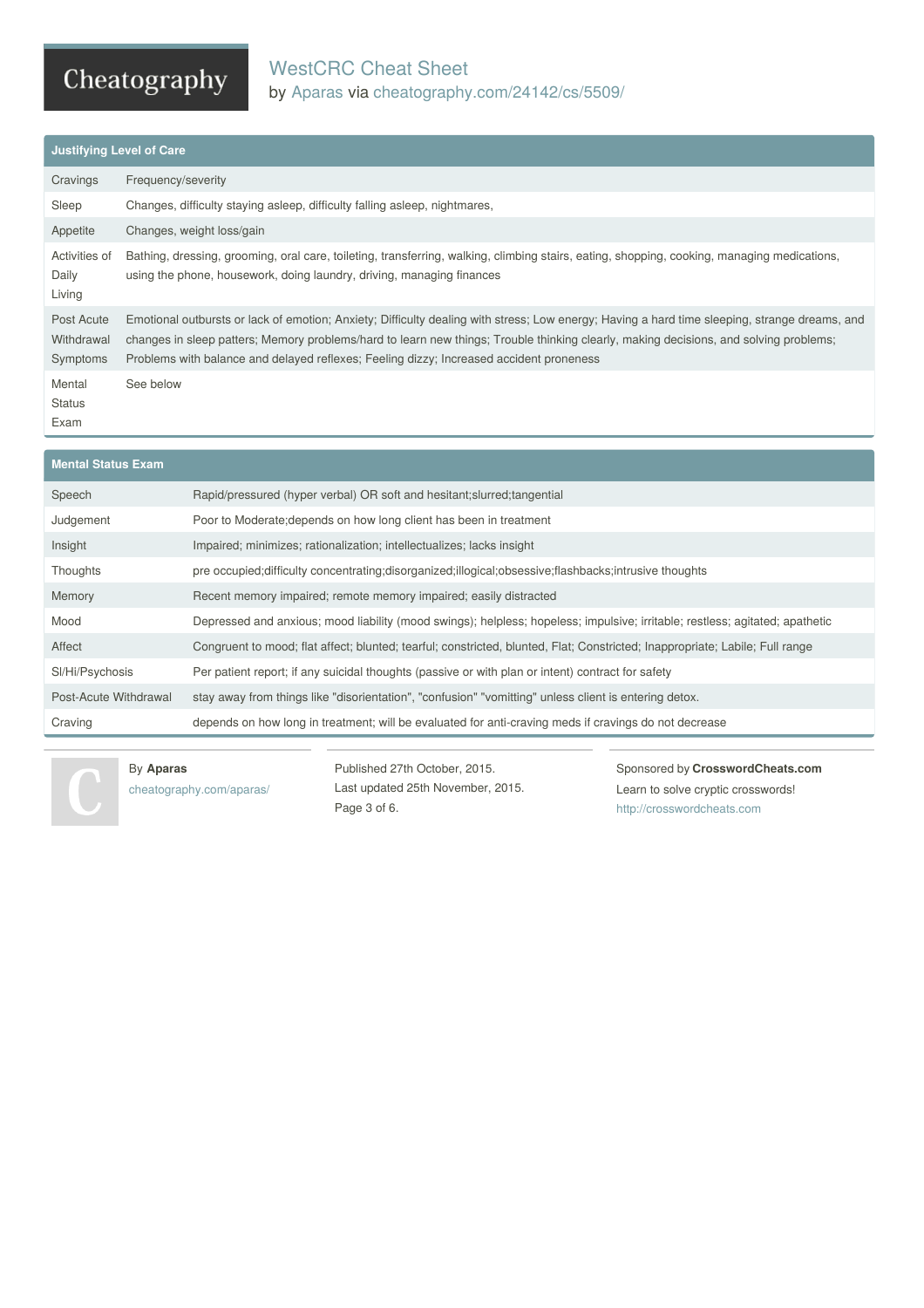## WestCRC Cheat Sheet by [Aparas](http://www.cheatography.com/aparas/) via [cheatography.com/24142/cs/5509/](http://www.cheatography.com/aparas/cheat-sheets/westcrc)

### **Mental Status Exam (cont)**

| Sleep                            | Poor: 2-3 hrs/night; Moderate: 5-6 hrs/night; Diffoculty staying asleep; difficulty falling asleep; drug dreams; nightmares                                                                                                                                                             |
|----------------------------------|-----------------------------------------------------------------------------------------------------------------------------------------------------------------------------------------------------------------------------------------------------------------------------------------|
| Appetite                         | Any weight fluctuation                                                                                                                                                                                                                                                                  |
| Activities<br>of Daily<br>Living | Unkempt, slightly disheveled; odorous; disheveled poor hygiene                                                                                                                                                                                                                          |
| Other<br>descriptors             | Guarded, defensive, combative, introverted, social withdrawal, med seeking, justifying, elevated mood, preoccupied, passive, indifferent,<br>solemn, suspicious, belligerent, abrupt, sluggish, timid, meek, people-pleaser, unyielding, stubborn, pompous, manipulative, and defensive |

### **Integrated Diagnostic Summary/Clinical Impression**

| legal<br>health     |  |
|---------------------|--|
| family              |  |
| cravings            |  |
| employment          |  |
| high risk behaviors |  |
| home environment    |  |

### **SLAP Suicide Assessment**

| Specific  | How specific is the plan? The more specific the details, the higher degree the present risk.                                                                                           |
|-----------|----------------------------------------------------------------------------------------------------------------------------------------------------------------------------------------|
| Lethal    | How lethal is the proposed method? How quickly would the person die if the plan was enacted? The greater the lethality, the greater the risk.                                          |
| Available | How available is the proposed method? If the tool to be used is readily available, the greater the suicide risk.                                                                       |
| Proximity | What is the proximity of helping resources? Generally, the greater the distance the person is from helping resources, if the plan were<br>implemented, the greater the degree of risk. |

**Assessments with Scoring Cutoffs**

| DAST (Drug Abuse Screening Test)                 | Scores 1-5          | Low                                        |
|--------------------------------------------------|---------------------|--------------------------------------------|
|                                                  | Scores 6-10         | Intermediate (likely meets DSM-V criteria) |
|                                                  | <b>Scores 11-15</b> | Substantial                                |
|                                                  | Scores 16-20        | Severe                                     |
| AUDIT (Alcohol Use Disorder Identification Test) | Scores 0-7          | Adult Ed                                   |
|                                                  | Scores 8-15         | Simple Advice                              |
|                                                  | Scores 16-19        | <b>Brief Counseling</b>                    |
|                                                  | Scores 20-40        | Specialist                                 |
| PHQ-9 (Depression)                               | Scores 1-4          | Minimal Depression                         |
|                                                  | Scores 5-9          | Mild Depression                            |
|                                                  | Scores 10-19        | Moderate Depression                        |
|                                                  | Scores 15-19        | Moderately Severe Depression               |
|                                                  | <b>Scores 20-27</b> | Severe Depression                          |



Published 27th October, 2015. Last updated 25th November, 2015. Page 4 of 6.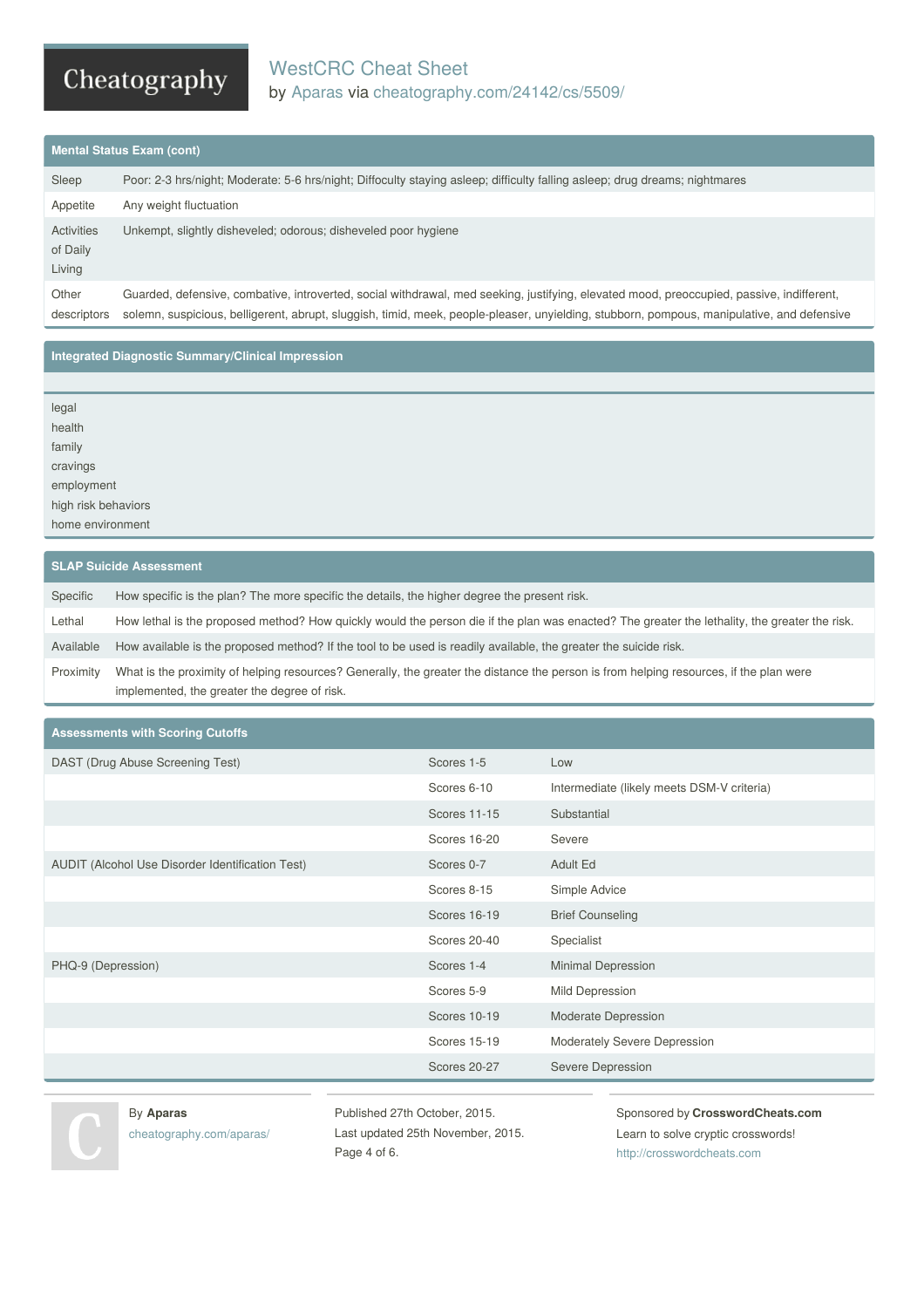## WestCRC Cheat Sheet by [Aparas](http://www.cheatography.com/aparas/) via [cheatography.com/24142/cs/5509/](http://www.cheatography.com/aparas/cheat-sheets/westcrc)

# Cheatography

| <b>Assessments with Scoring Cutoffs (cont)</b>                                                                                                                                        |                     |          |
|---------------------------------------------------------------------------------------------------------------------------------------------------------------------------------------|---------------------|----------|
| PCL-5 (PTSD)                                                                                                                                                                          | Cutoff: 36          |          |
| <b>Recovery Capital</b>                                                                                                                                                               | Max 175             |          |
| Self-Compassion Scale                                                                                                                                                                 | Scores 1-2.5        | Mild     |
|                                                                                                                                                                                       | Scores 2.5-3.5      | Moderate |
|                                                                                                                                                                                       | Scores above        | High     |
| <b>Beck Anxiety Inventory</b>                                                                                                                                                         | Scores 0-21         | Mild     |
|                                                                                                                                                                                       | <b>Scores 22-35</b> | Moderate |
|                                                                                                                                                                                       | Score above 35      | Severe   |
| BPS (Bio-Psycho-Social w/ Integrated Diagnostic Summary)                                                                                                                              |                     |          |
| ASAM PPC-2R (Patient Placement Criteria for the treatment of Substance Related<br>Patient Placement Criteria for the treatment of Substance Related<br>Disorders)<br><b>Disorders</b> |                     |          |
|                                                                                                                                                                                       |                     |          |

| <b>Case Presentation Outline</b>                                  |                                                                                                                                                                                                                                                                                                                                                                                                                                                                                                     |  |
|-------------------------------------------------------------------|-----------------------------------------------------------------------------------------------------------------------------------------------------------------------------------------------------------------------------------------------------------------------------------------------------------------------------------------------------------------------------------------------------------------------------------------------------------------------------------------------------|--|
| 1.<br>Demographic<br>s &<br>Diagnosis &<br>Precipitating<br>event | Age, gender, ICD-10 Diagnosis name and code, ethnicity/cultural relevance/spiritual, living situation/sober living/residential/homeless and<br>Education. Precipitating event for client seeking treatment (what made them pick up phone and come to treatment). Note agencies,<br>organizations, or groups involved including court cases, probation, CPS, referring source                                                                                                                        |  |
| 2. Client<br>Background/R<br>elevant<br>History                   | Previously in treatment? Age of First time to therapy or rehab. Any psychiatric hospitalizations, relevant previous treatment episodes,<br>number of times in rehab, suicide attempts/ideations ever in life. Share any historical information which might clarify client's current<br>situation, or the situation may have arisen suddenly without obvious historical causes. Significant adverse or traumatic events, school<br>performance, family structure, alcoholism or addiction in family. |  |
| 3. Key<br>findings/obser<br>vations/Ct<br>desires                 | Give details of the current situation relevant to understanding why this situation is a case. For example, give observable signs/symptoms of<br>illness, environmental factors that may impinge on client, and potential resources within the situation/client. Ct desires/perception of<br>problems, Client quotes are helpful here.                                                                                                                                                               |  |



### By **Aparas**

[cheatography.com/aparas/](http://www.cheatography.com/aparas/)

Published 27th October, 2015. Last updated 25th November, 2015. Page 5 of 6.